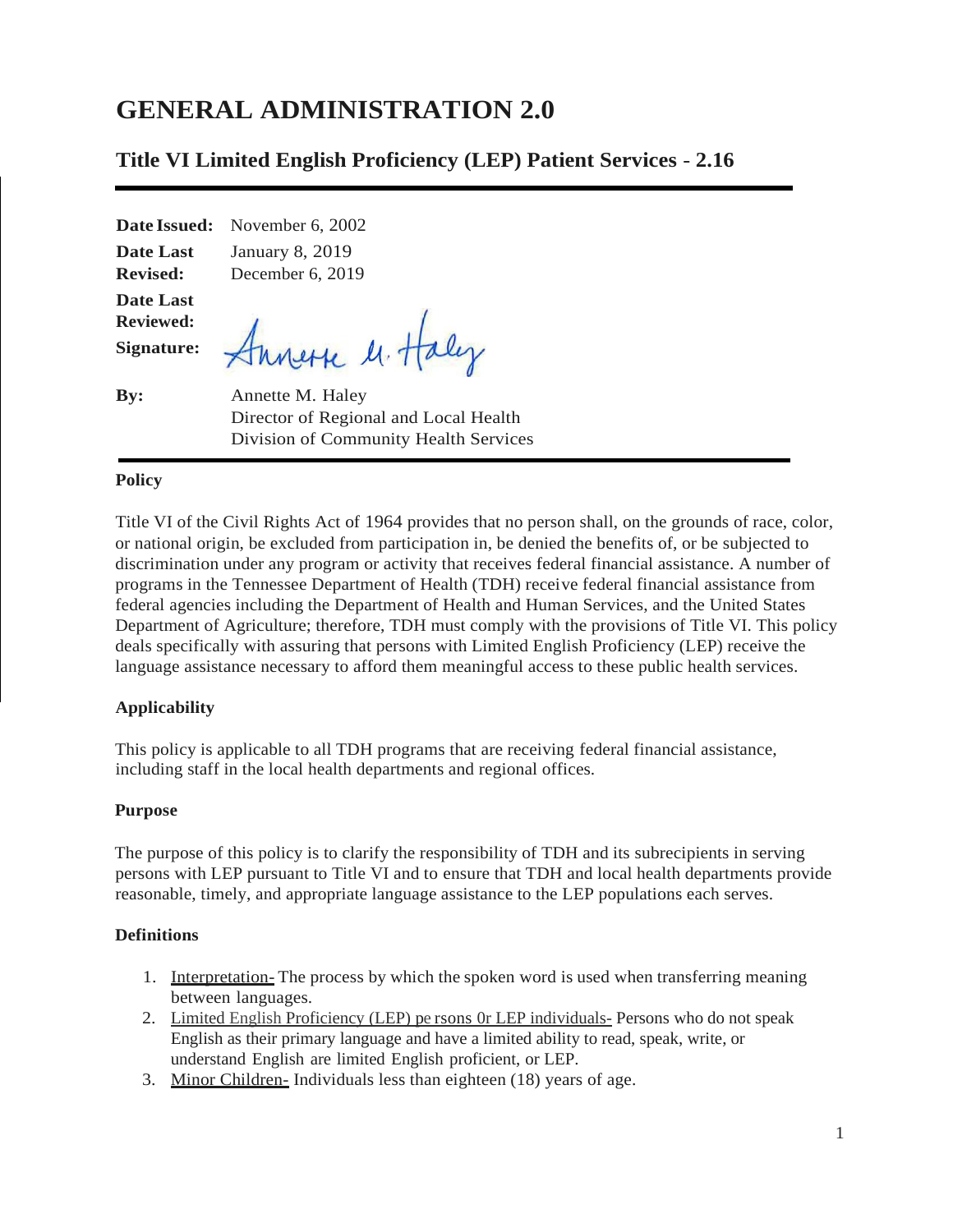- 4. Qualified Interpreter- An individual who is competent to provide interpretation services at a level of fluency, comprehension, impartiality and confidentiality appropriate to the specific nature, type, and purpose of the information at issue.
- 5. Translation- The process of transferring ideas expressed in writing from one language to another language.
- 6. Vital Documen t- Paper or electronic written material that contains information that is critical for accessing a program or activity, or is required by law, such as consent forms, applications, and notices of rights.

## **Procedure**

Each region and metro county health department will develop a written LEP plan to provide a framework for the provision of timely and reasonable language assistance and for eliminating or reducing LEP as a barrier to access programs receiving federal financial assistance. The following procedures will be implemented in each rural public health region. These procedures are designed to determine the appropriate language assistance services to ensure an LEP individual has meaningful access to services. These procedures incorporate the four-factor analysis described in the federal government's LEP guidance documents. The analysis is fact-dependent and considers:

- 1. The number or proportion of LEP persons eligible to be served or likely to be encountered by the program;
- 2. The frequency with which LEP individuals come in contact with the program;
- 3. The nature and importance of the program, activity, or service provided by the program to people's lives; and,
- 4. The resources available to the program and costs.<sup>1</sup> Guidance documents published by the federal government.

## **1. Needs Assessment**

## **A) Data Collection:**

Each clinic site will collect data in PTBMIS throughout the year concerning the interpreter needs of each patient or client. Each patient or client will be asked if they need interpreter services during his/her visit. If the patient answers "yes", the primary language field of PTBMIS will be filled out accordingly. If the patient or client does not need interpreter services, English will be coded as the primary language. In addition to the primary language information collected in PTBMIS, the information will also be included in a prominent place in the medical record of each LEP patient or client.

## **B) Data Reporting:**

Within 60 days of the end of each calendar year, a report will be developed for each health department site that includes:

- 1. Percentage of persons in the service area that may potentially be served
- 2. Total number of unduplicated patients served

<sup>1</sup>The intent is to find a balance that ensures meaningful access by LEP persons to critical services while not imposing undue burdens.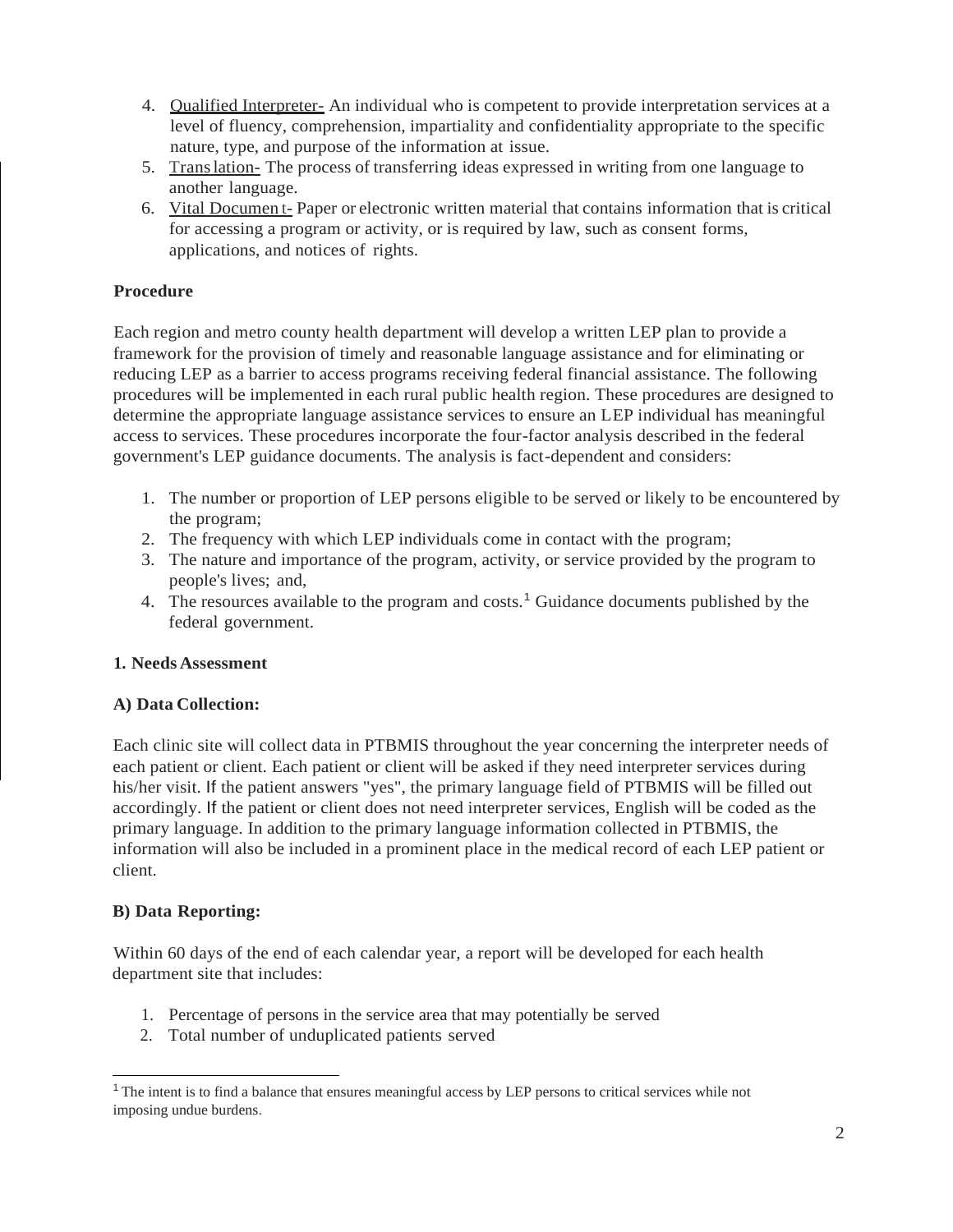- 3. Total number of unduplicated patients with English as primary language
- 4. Total number of unduplicated patients whose primary language is not English
	- a. Number of patients should be listed by language spoken and should also include the percentage each language is of the total unduplicated patients served.

## **Example:**

Clinic A: Year 2007

Unduplicated patient count: 2,000

Primary language spoken:

| Spanish | 30 <sub>0</sub> | $(15.0\% \text{ of } 2,000)$ |
|---------|-----------------|------------------------------|
| Chinese | 10              | $(0.5\% \text{ of } 2,000)$  |
| Russian | 5               | $(0.25\% \text{ of } 2,000)$ |

## **C) Data Analysis:**

After reviewing the report described above, a determination will be made concerning the points of contact in each clinic at which interpreter services are needed. This determination may require a more in-depth analysis of the particular services and programs the LEP population is accessing. As previously mentioned, this assessment will incorporate the four-factor analysis described in the federal government's LEP guidance documents.

For example: For most LEP patients, interpreter services will be needed at the front desk and in the clinic room. For some patients, interpreter services might be needed in another location such as in the home. This might be the case when a TB patient is receiving home-based DOT or a pregnant woman is receiving home visitation services.

# **2. Language Access**

## **A) Oral Language Services (Interpretation):**

After all available data has been analyzed; a written plan will be developed for each clinic site in order to assure effective oral language interpretation at all points of contact where language assistance is needed. This plan may include a variety of procedures depending on the size of each LEP group and availability ofresources. Resources may include, but are not limited to, bilingual staff, staff interpreters, contracts with outside interpreters, and the use of a telephonic language interpreter service. This plan should also include procedures for assuring bilingual staff and interpreter competency, as well as ensuring interpreters understand and follow confidentiality and impartiality rules to the same extent as the program staff.

An interpreter service is the preferred method of interpretation followed by qualified bilingual staff; however, some LEP persons may reject those options and request to use a family member or friend as an interpreter. Family members or friends of the LEP person will not be used as interpreters unless specifically requested by that individual and after the LEP person has understood that an interpreter at no charge to the person is available through the facility.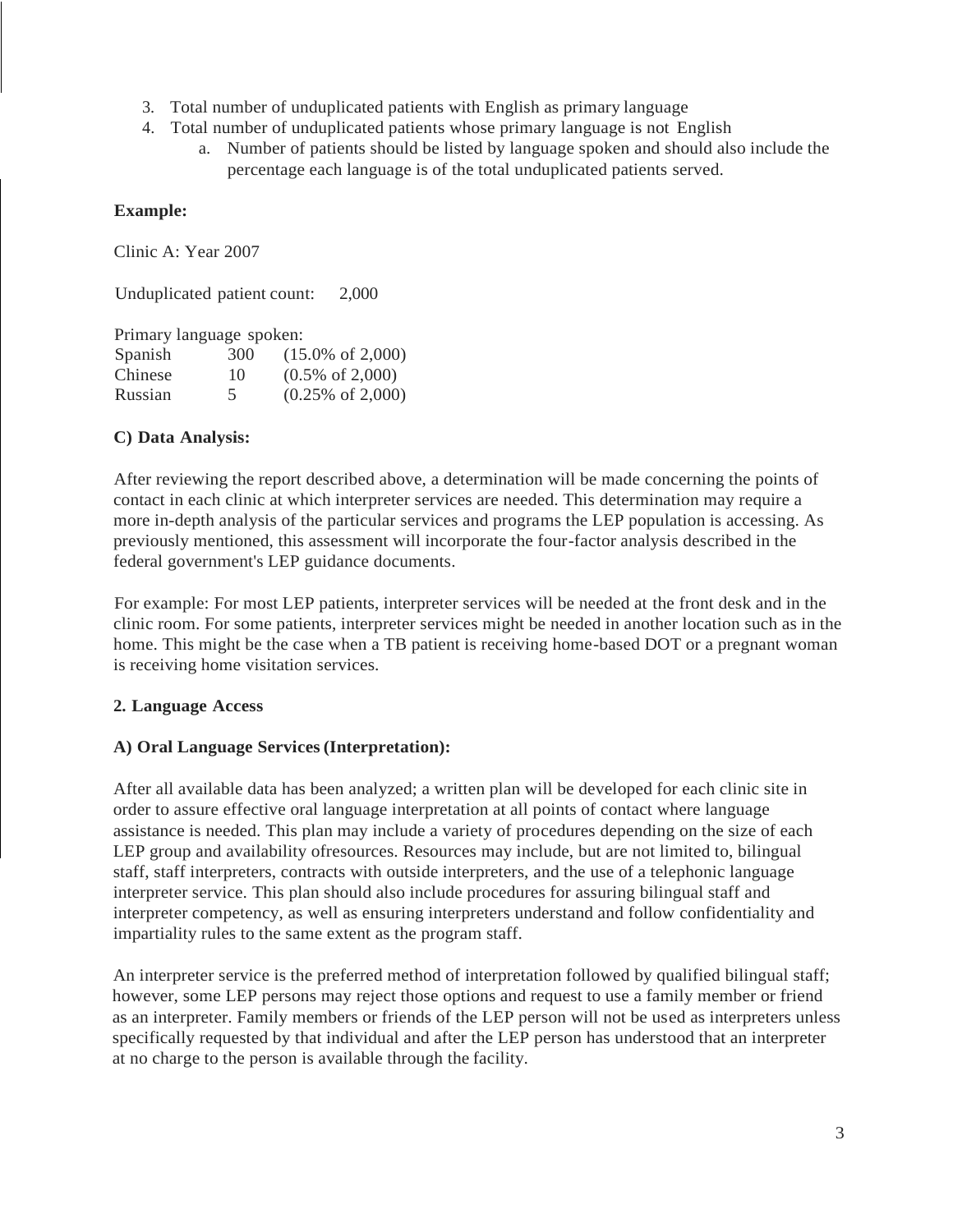If the LEP person chooses to use a family member or friend as an interpreter, issues of competency of interpretation, confidentiality, privacy, and conflict of interest will be considered. If the family member or friend is not competent or appropriate for any of these reasons, the facility will again offer its own interpreter services. However, an LEP person can always decline. Still, to ensure effective communication for patient and clients, the facility may utilize a qualified TDH interpreter to oversee the communication assistance provided by family and friends.

Any conversations about interpretation should be well documented in the patient's file. The LEP Person receiving services shall complete a release of information if the LEP person chooses to use a family member or friend as an interpreter.

## **Minor Children will not be used to interpret, in order to ensure confidentiality of information and accurate communication.**

## **B) Written Language Services (Translation):**

Any written materials or information on websites or online platfon11 that require translation shall be translated through the Tennessee Foreign Language Inst itute . Each health department site, during the annual Title VI assessment and planning process described above, will assess the need for translated written materials and information in accordance with the following thresholds:

The health department provides written translations of vital documents and information for each eligible LEP language group that constitutes five percent (5%) or 1,000, whichever is less, of the population of persons eligible to be served or likely to be affected or encountered. Such translated documents must be available in the same places where the English versions are made available to the public. If needed, translation of other documents, including documents brought into clinic sites by LEP persons, can also be provided.

If there are fewer than 50 persons in a language group that reaches the five percent (5%) level, the health department does not translate vital written materials, but provides written notice in the primary language of the LEP language group of the right to receive competent oral interpretation of those written materials, free of cost.

TDH and its programs must ensure that LEP individuals have meaningful access to its program websites and online automation services, including but not limited to online applications, EBT account management platforms, forms and brochures. This requirement also applies to any subrecipients that advertise or provide TDH's services.

Automated machine translation software such as Google Translate is not accurate and does not ensure meaningful access to TDH's services. Therefore, translation software should not be used to perform translations or portions of translations without the involvement of a qualified, certified translator to proofread and edit final versions of all vital information for accuracy before it is made available to the public. Alternatively, TDH may attach vital information that has been translated by qualified translators to translated hyperlinks on its webpages and online platforms.

Regional Directors will be responsible for notifying the Division of Community Health Services in writing of any state-level written material that requires translation based on the assessment of health department sites within the region. A copy of this correspondence will be maintained with the written annual Title VI assessment report and plan. Central Office staff will assure that statewide written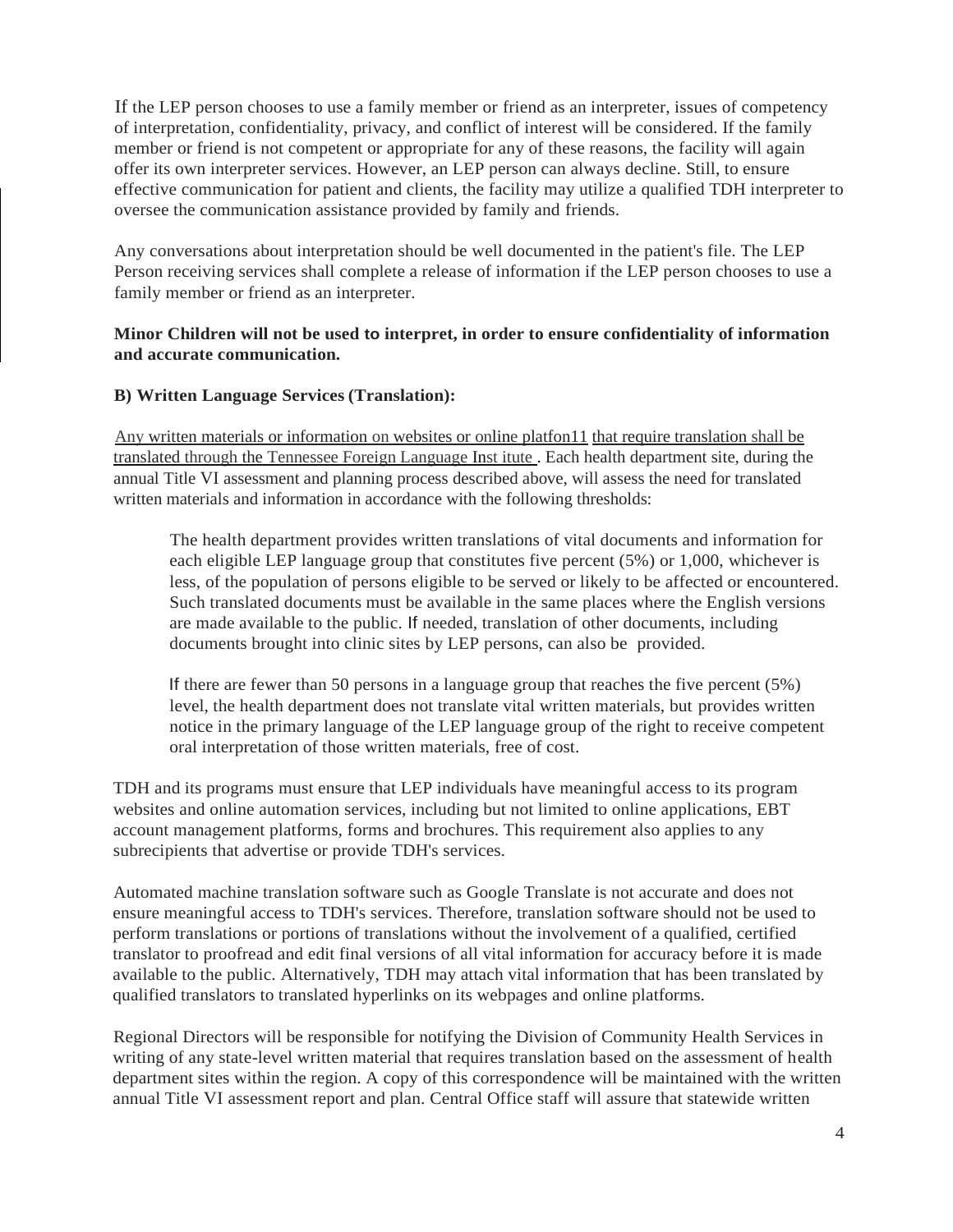materials are translated and made available to the regions. Regions will be responsible for assuring translation of any region or county-specific form and information received in non-English languages from a LEP patient or client.

## **C) Providing Notice to persons with LEP:**

During the annual Title VI assessment and planning process, assurance will be made that:

- I. At a minimum, when an LEP population group comprises 5% of the patient population or numbers 1,000, whichever is less, the clinic will prominently display notice in theappropriate language of the right to free interpreter services and how to request language assistance services.
- 2. Multilingual notices posted on TDH's program websites will provide LEP persons with advance notice of the availability of free interpreters and thus reduce the frequency inwhich patients and clients arrange for family and friends to accompany them to visits to provide interpreter services.
- 3. Language identification cards, or "I Speak Cards", are the mechanism in place for LEP persons to identify language needs.

## **3. Training of Staff**

Regional Directors are responsible for assuring that all existing and new employees understand and abide by TDH Title VI policy and procedures. At the conclusion of the annual Title VI LEP assessment and planning process, a staff meeting should be held at each clinic site to review assessment results and the plan for meeting the needs of the LEP population. Documentation of the discussion and meeting attendees should be included as an attachment to the plan.

## **4. Access to Telephone Voice Mail Menus**

Voice mail menus on customer service lines should be in commonly encountered languages and, at a minimum, in English and Spanish. Voice mail menus may also provide information about available language assistance services and how to get them.

## **5. Monitoring**

Quality Management guidelines will be developed in order to continuously monitor the effectiveness of the language assistance program in all counties . Additiona lly, each region will assess changes in demographics, services, and other needs that may require re-evaluation of this policy and its procedures.

### **Reference Documents**

- DOJ Guidance to Federal Financial Assistance Recipients Regarding Title VI Prohibition Against National Origin Discrimination Affecting Limited English Proficient Persons [67 FR No.117, 41455 - 41472] at https:/[/www.gpo.gov/fdsys/pkg/FR-2002-06-](http://www.gpo.gov/fdsys/pkg/FR-2002-06-I8/pdf/02-%20I%205207.pdf)I8/pdf/02- I 5207.pdf
- HHS Guidance to Federal Financial Assistance Recipients Regarding Title VI Prohibition Against National Origin Discrimination Affecting Limited English Proficient Persons (68 FR